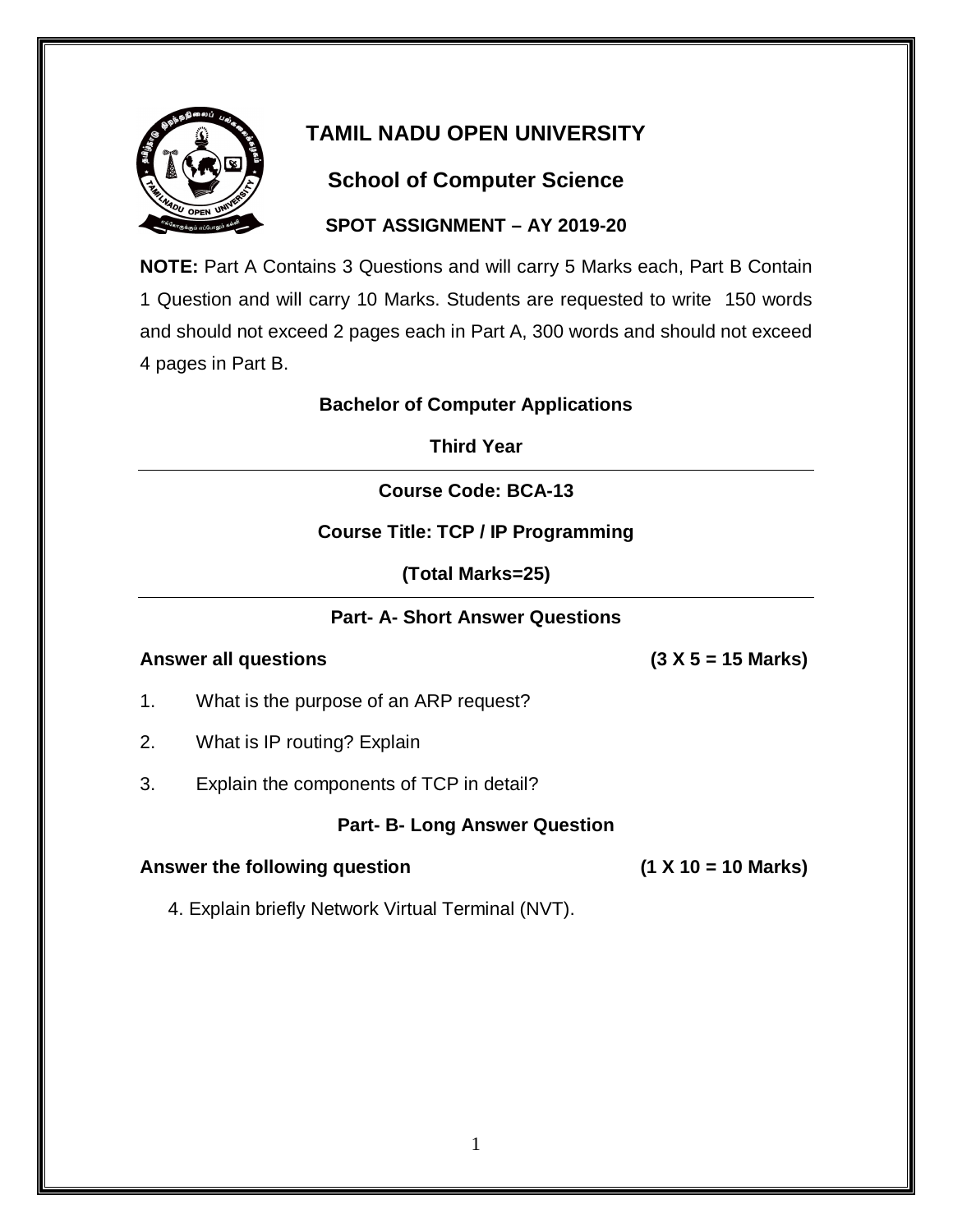

# **School of Computer Science**

**SPOT ASSIGNMENT – AY 2019-20**

**NOTE:** Part A Contains 3 Questions and will carry 5 Marks each, Part B Contain 1 Question and will carry 10 Marks. Students are requested to write 150 words and should not exceed 2 pages each in Part A, 300 words and should not exceed 4 pages in Part B.

#### **Bachelor of Computer Applications**

**Third Year**

**Course Code: BCA-14**

#### **Course Title: C++ and Object Oriented Programming**

**(Total Marks=25)**

#### **Part- A- Short Answer Questions**

#### **Answer all questions (3 X 5 = 15 Marks)**

- 1. Explain about storage classes.
- 2. Explain scope resolution operator with an example.
- 3. What is an explicit constructor? Explain with example.

#### **Part- B- Long Answer Question**

#### Answer the following question **(1 X 10 = 10 Marks)**

4. Explain structures with necessary example.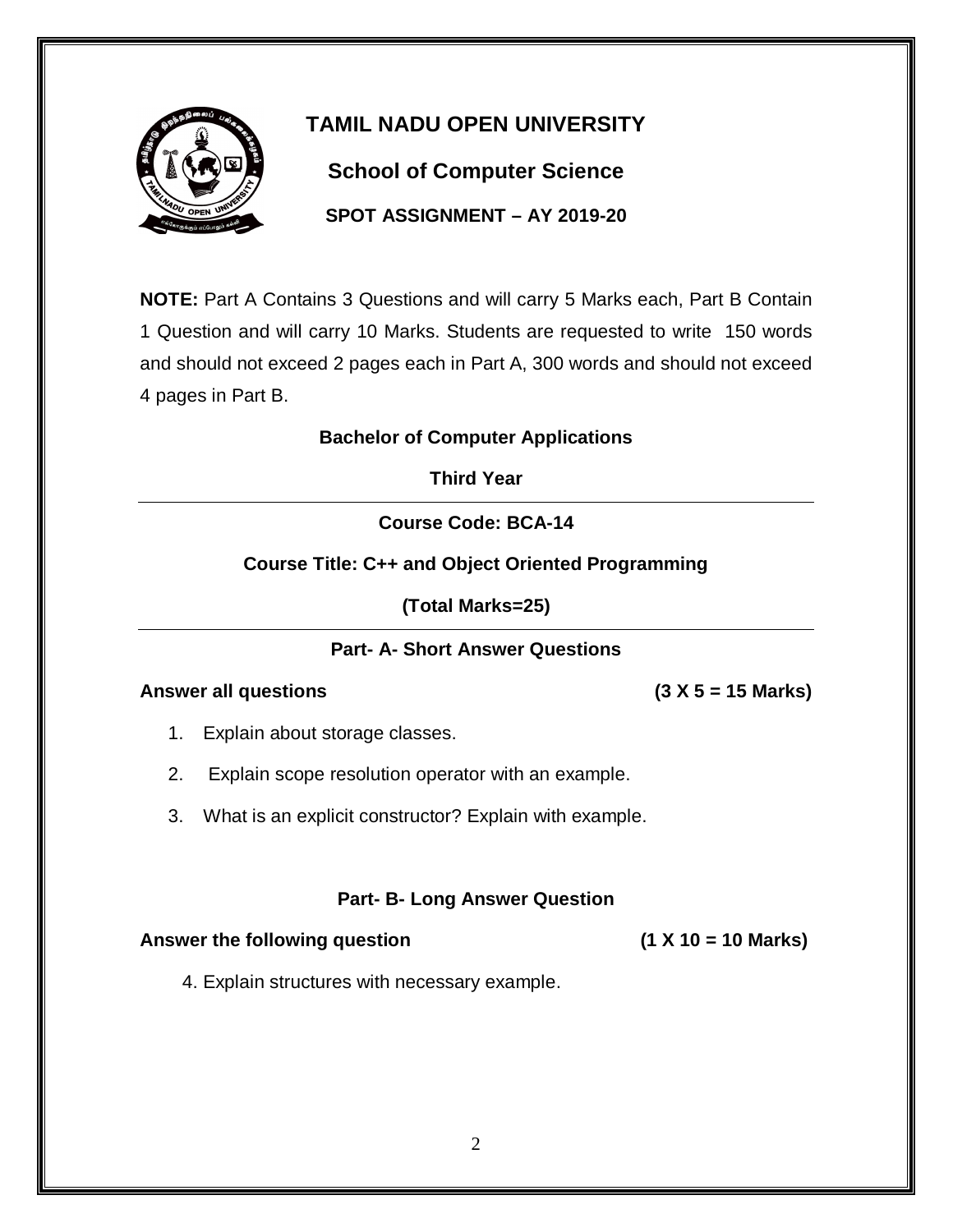

# **School of Computer Science**

#### **SPOT ASSIGNMENT – AY 2019-20**

**NOTE :** Part A Contains 3 Questions and will carry 5 Marks each, Part B Contain 1 Question and will carry 10 Marks. Students are requested to write 150 words and should not exceed 2 pages each in Part A, 300 words and should not exceed 4 pages in Part B.

#### **Bachelor of Computer Applications**

**Third Year**

**Course Code: BCA-15**

#### **Course Title: Theory of Computer Science**

**(Total Marks=25)**

#### **Part- A- Short Answer Questions**

#### **Answer all questions (3 X 5 = 15 Marks)**

- 1. What is an equivalence class? Explain.
- 2. What are turing machines? Explain in detail.
- 3. When a language is said to be context free?

#### **Part- B- Long Answer Question**

**Answer the following question (1 X 10 = 10 Marks)**

**1.** Construct an FA for a\*/ba\*b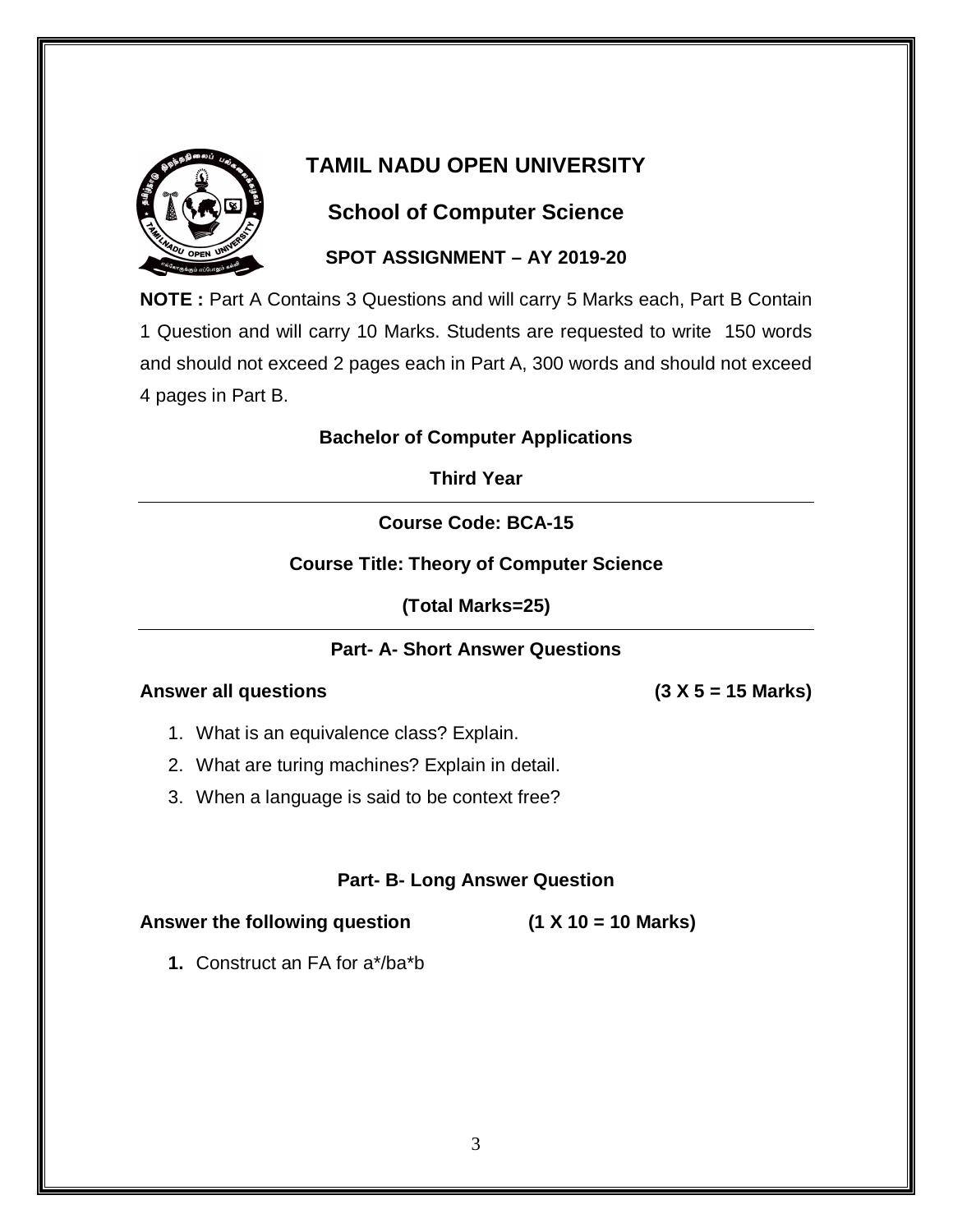

# **School of Computer Science**

#### **SPOT ASSIGNMENT – AY 2019-20**

**NOTE:** Part A Contains 3 Questions and will carry 5 Marks each, Part B Contain 1 Question and will carry 10 Marks. Students are requested to write 150 words and should not exceed 2 pages each in Part A, 300 words and should not exceed 4 pages in Part B .

#### **Bachelor of Computer Applications**

**Third Year**

#### **Course Code: BCA-16**

#### **Course Title: Introduction to Internet Programming**

**(Total Marks=25)**

#### **Part- A- Short Answer Questions**

#### **Answer all questions (3 X 5 = 15 Marks)**

- 1. What is JVM?
- 2. Explain about the need of Constructor.
- 3. Write a Java program to add two square matrices

#### **Part- B- Long Answer Question**

#### **Answer the following question (1 X 10 = 10 Marks)**

1. Explain the steps for GUI creation.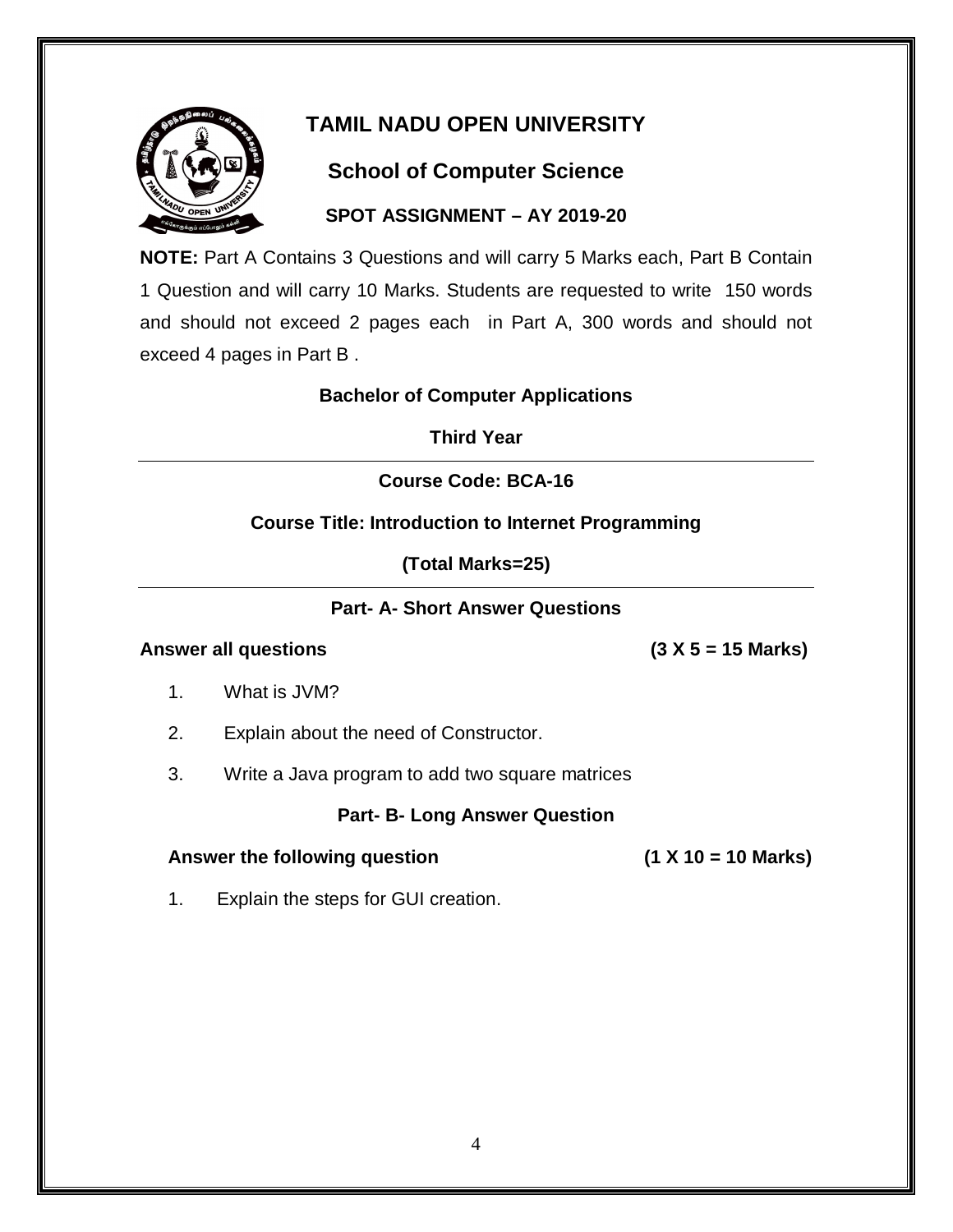

# **School of Computer Science**

#### **SPOT ASSIGNMENT – AY 2019-20**

**NOTE** : Part A Contains 3 Questions and will carry 5 Marks each, Part B Contain 1 Question and will carry 10 Marks. Students are requested to write 150 words and should not exceed 2 pages each in Part A, 300 words and should not exceed 4 pages in Part B.

#### **Bachelor of Computer Applications**

**Third Year**

**Course Code: BCA-17**

**Course Title: Intranet Administration**

**(Total Marks=25)**

#### **Part- A- Short Answer Questions**

#### **Answer all questions (3 X 5 = 15 Marks)**

- 1. Explain the advantages of Intranet?
- 2. Explain about address translation of LAN?
- 3. Explain the features of HTML.

#### **Part- B- Long Answer Questions**

#### **Answer the following question (1 X 10 = 10 Marks)**

- 1. (a) Explain different classes of IP Address. Give suitable example of each.
	- (b) Differentiate between CDMA and GSM technology.